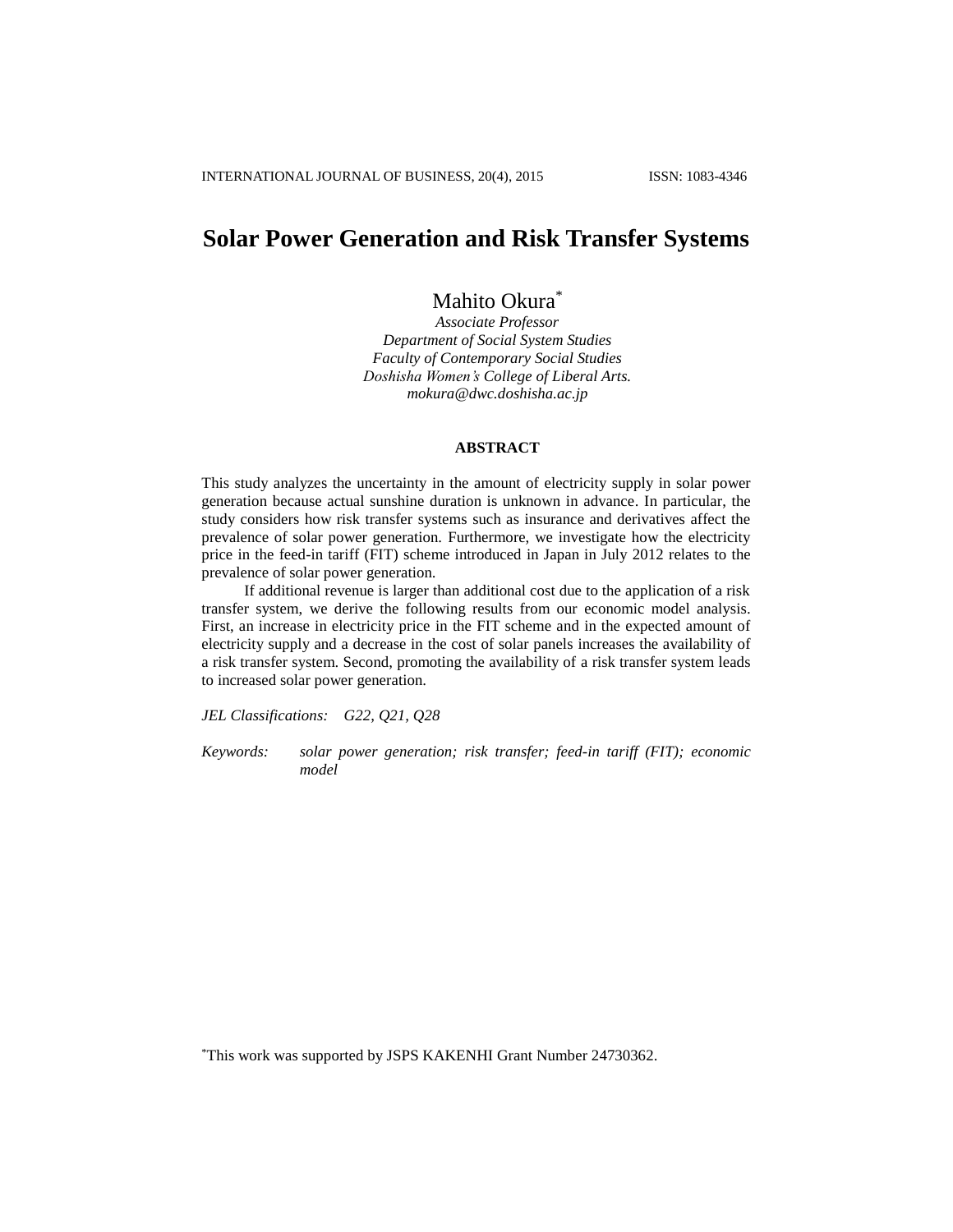After the Great East Japan Earthquake in March 2011, energy policy in Japan was changed drastically because of concerns about the safety of nuclear power plants. Subsequently, after September 2013, as of June 2015, all nuclear power plants in Japan were shut down. This situation has increased the attention towards renewable energy such as solar power, wind power, and geothermal power as sources of electric power. This is because electric power generation through renewable energy sources emits neither carbon dioxide nor radioactivity. However, according to the summary of press conference comments by chairman of the Federation of Electric Power Companies of Japan (May 23, 2014), the share of electric power generation in renewable energy except for hydroelectric power was only 2.2 percent in fiscal 2013.<sup>1</sup>

In order to increase this share, the Japanese government started the feed-in tariff (FIT) scheme for renewable energy in July 2012. Under this scheme, Japanese electric power companies have to purchase electricity produced by renewable energy at a price predetermined by the government. According to the handout that used in the committee in the Agency for Natural Resources and Energy (p.53), solar power generation in Japan has constituted the major share (more than 97 percent) of the increase in power generation from renewable sources.<sup>2</sup> Thus, solar power is the main source of renewable energy in Japan.

There are many studies on solar power generation that focus on the FIT scheme in Japan. For example, Ayoub and Naka (2012) developed a simulation analysis for investigating the FIT scheme for renewable energies in Japan. Kosugi (2013) investigated financial support including the FIT scheme for increasing solar power generation in Japan. Since some of the issues related to solar power generation are not specific to Japan, several relevant studies examine them in many other countries. These include Rigter and Vidican (2010) (China), Topkaya (2012) (Turkey), Jacobs et al. (2013) (Latin America and Caribbean region), Tveten et al. (2013) (Germany), Martin and Rice (2013) (Australia), Tongsopit and Greacen (2013) (Thailand), and Moosavian et al. (2013), who discussed energy policies, including FIT schemes, in Australia, Canada, China, Japan, France, Germany, and U.S.A.

The FIT scheme can remove the uncertainty in electricity price, because the price of electricity is fixed in the scheme. However, the amount of electricity generated by solar power is still uncertain because the actual duration of sunshine is unknown in advance. Therefore, despite the FIT scheme addressing the issue of uncertainty in electricity price, the uncertainty related to the amount of electricity supply persists.

A possible method to cope with this uncertainty is to apply a risk transfer system such as insurance and derivatives. According to Yoneyama Seminar (2014), some Japanese non-life insurance firms provide compensation contracts for covering losses caused by poor sunshine duration. We believe that applying risk transfer systems change the purchasing behavior of firms with respect to solar panels and finally affect the prevalence of solar power generation.

The purpose of this study is to analyze the uncertainty in the amount of electricity supply generated by solar power generation. In particular, this study considers how a risk transfer system for alleviating that uncertainty affects the prevalence of solar power generation. Furthermore, we investigate how the electricity price in the FIT scheme, amount of electricity supply, and cost of solar panels relate to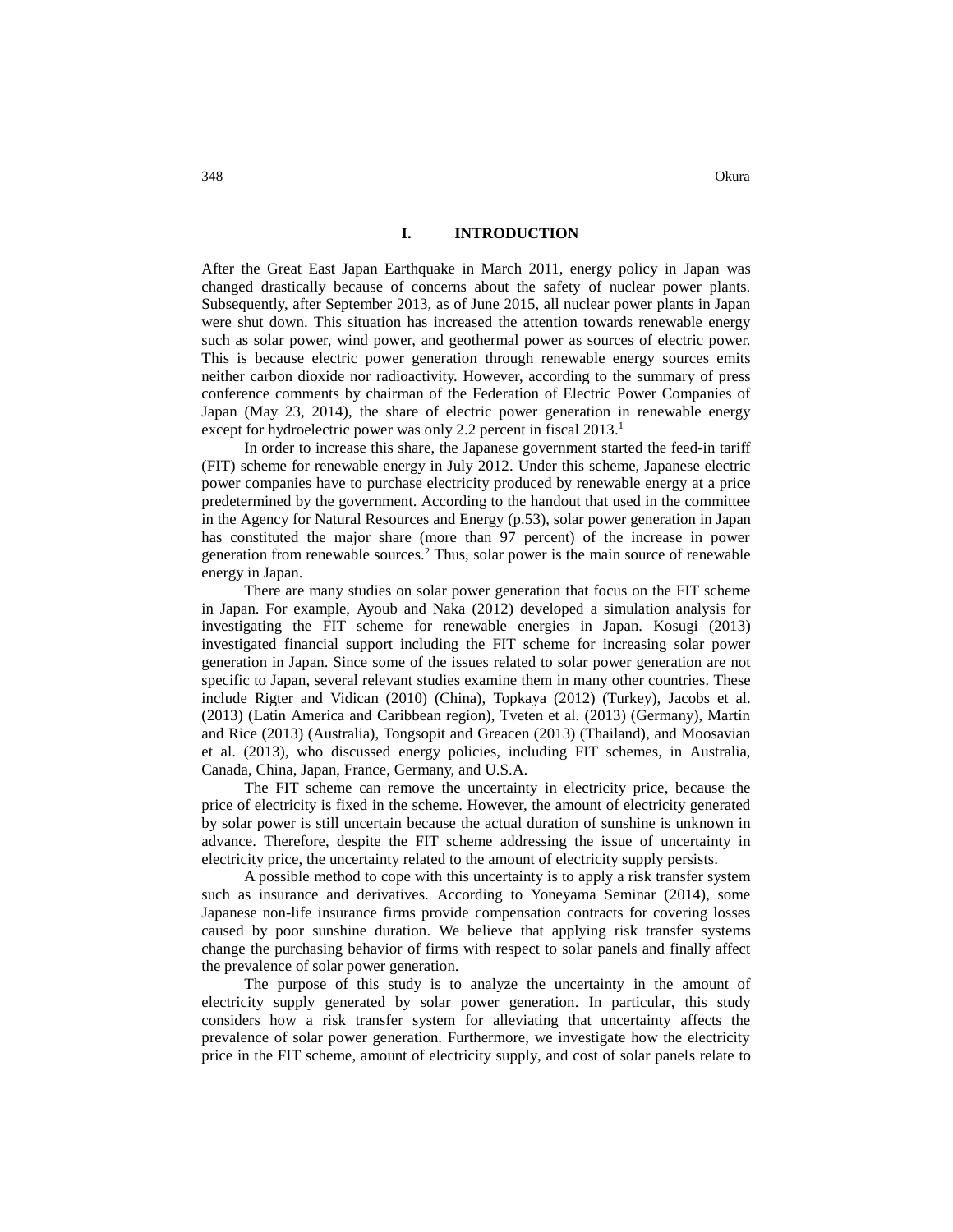the prevalence of solar power generation.

## **II. THE MODEL**

Consider a firm that wants to purchase solar panels. This firm also decides whether to apply a risk transfer system for alleviating the uncertainty in the amount of electricity supply. We assume that all solar panels are identical. This firm is assumed to be strictly risk averse to the uncertainty relating to electricity sales profit. The firm uses the following two-stage decision-making process.

In the first stage, this firm chooses to purchase the number of solar panels that is denoted by  $x_i \ge 0$  where  $i \in \{T, N\}$  and the subscripts T and N represent the situations in which the firm applies and does not apply the risk transfer system respectively.  $c > 0$  is the unit cost of a solar panel. The amount of electricity supply from a solar panel is written as  $e = \mu + \varepsilon$  where  $\mu = E[e]$ , as we assume that the random error,  $\varepsilon$ , is normally distributed with a zero mean and a variance of  $\sigma^2 > 0$  $E[\cdot]$  represents the operator of expectation). Through the FIT scheme, the firm can sell its produced electricity to the electric company. We assume that all produced electricity can be sold at a unit price,  $p > 0$ , which is predetermined by the FIT scheme.

In the second stage, the firm decides whether to apply a risk transfer system after the firm purchases solar panels. The risk premium per solar panel is denoted by  $\theta > 0$ . Thus, when the firm applies a risk transfer system, the total amount of premium is  $\theta x_T$ . This risk transfer system compensates  $(\mu - e)px_T$  if the actual amount of electricity supply is less than  $\mu$ . In contrast, the risk transfer system does not compensate if the actual amount of electricity supply is more than  $\mu$ .

The utility function of the firm,  $u_i$ , is specified as

$$
u_i = -\exp(-r\Pi_i)
$$
 (1)

where  $\Pi_i$  and  $r > 0$  represent the profit of firm and the degree of absolute risk aversion, respectively. Then, the certainty equivalent, which is denoted by  $CE_i$ , can be computed as

$$
CE_i = E[\Pi_i] - \frac{r}{2} \text{Var}[\Pi_i]
$$
 (2)

where  $Var[\bullet]$  represents the variance operator.

This firm has two options in the model. The firm can choose  $x_N^*$  and to not apply a risk transfer system. Alternatively, the firm can choose  $x_T^*$  and to apply a risk transfer system. The superscript "\*" represents the optimal value. Thus, we solve the model by deriving  $x_N^*$  and  $x_T^*$ . We then compute  $CE_N^*$  and  $CE_T^*$ . Finally, we compare them to examine the decision to apply a risk transfer system.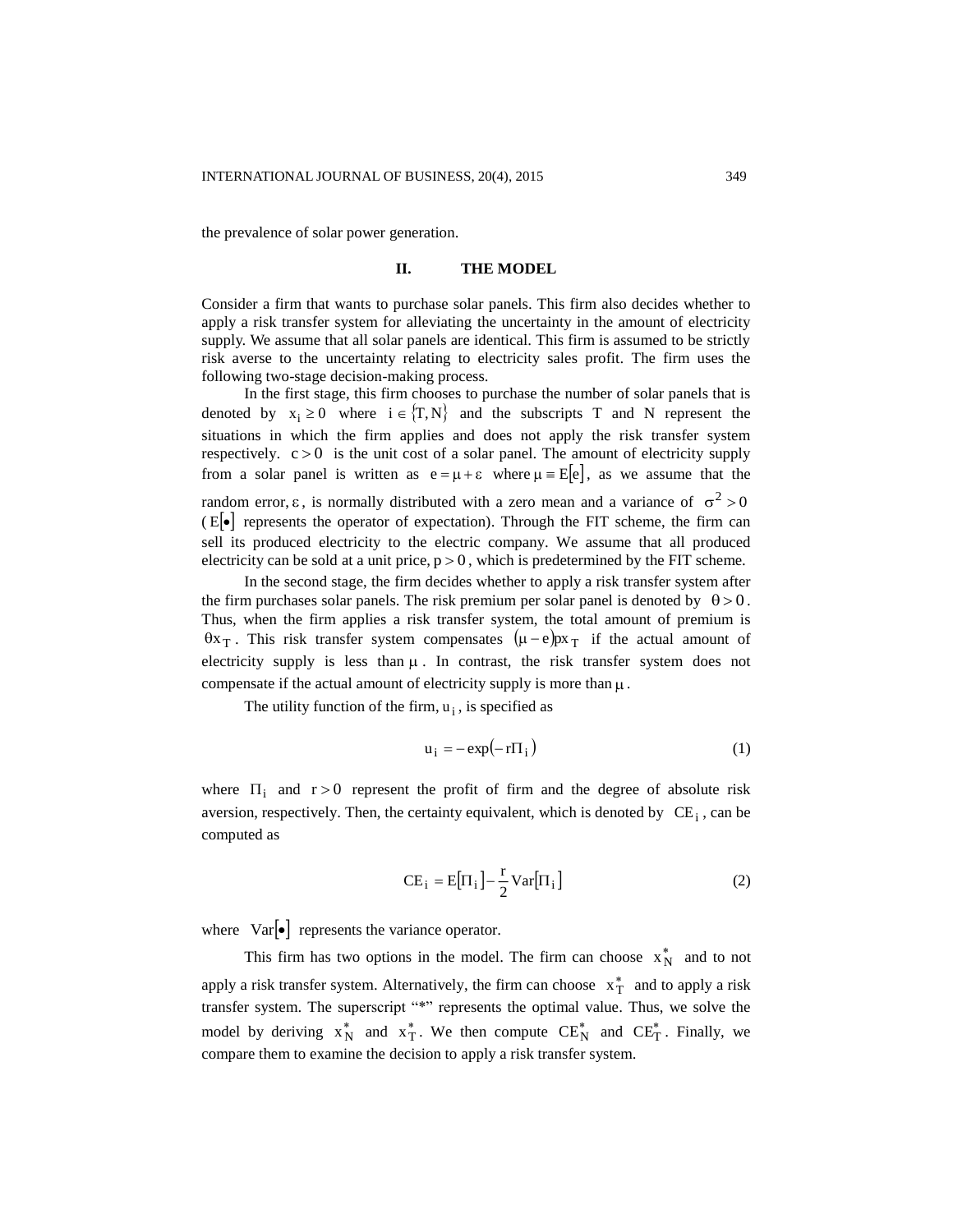First, consider the situation in which the firm does not apply a risk transfer system. In this situation, the profit of the firm is given by

$$
\Pi_{N} = (\text{pe} - \text{c})\text{x}_{N} = {\text{p}(\mu + \varepsilon) - \text{c}}\text{x}_{N}
$$
\n(3)

Then,  $E[\Pi_N]$  and  $Var[\Pi_N]$  can be written as

$$
E[\Pi_N] = (\mathbf{p}\mu - \mathbf{c})\mathbf{x}_N \tag{4}
$$

$$
\text{Var}[\Pi_N] = E\left[\{\Pi_N - E[\Pi_N]\}^2\right] = p^2 x_N^2 \sigma^2 \tag{5}
$$

The certainty equivalent is

$$
CE_{N} = (p\mu - c)x_{N} - \frac{r}{2}p^{2}x_{N}^{2}\sigma^{2}
$$
\n(6)

From the first order condition, the optimal number of solar panels can be written  $as<sup>3</sup>$ 

$$
\frac{\partial CE_N}{\partial x_N} = p\mu - rp^2 x_N^* \sigma^2 = 0 \Rightarrow x_N^* = \frac{p\mu - c}{rp^2 \sigma^2}
$$
(7)

In order to ensure  $x_N^* > 0$ , we assume that the condition  $p\mu - c > 0$  is satisfied. 4

Next, consider the situation in which the firm applies a risk transfer system. The profits of the firm are

$$
\Pi_T = \{p(\mu + \varepsilon) - c - \theta\}x_T, \text{ if } e \ge \mu \tag{8}
$$

$$
\Pi_T = {\rho\mu - c - \theta} x_T, \text{ if } e \le \mu
$$
\n(9)

The symmetry of the normal distribution function implies that the probability that  $e \ge \mu$  and the probability that  $e \le \mu$  are both equal to  $1/2$ . Thus, we can show

$$
E[\Pi_T] = \frac{1}{2} (p\overline{\mu} - c - \theta)x_T + \frac{1}{2} (p\mu - c - \theta)x_T
$$
  

$$
= \frac{1}{2} x_T \{p(\overline{\mu} + \mu) - 2(c + \theta)\}
$$
 (10)

where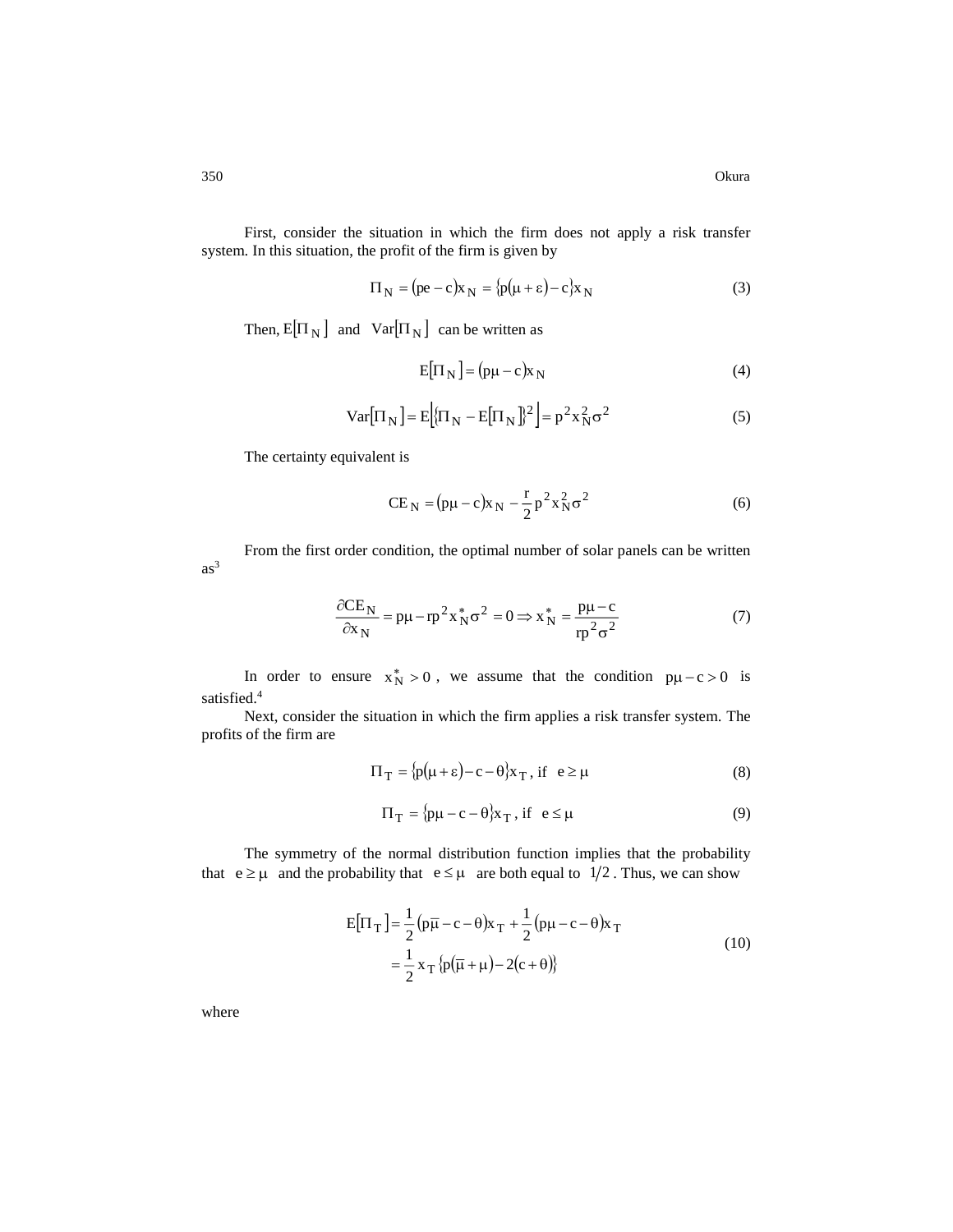$$
\overline{\mu} = \int_{\mu}^{\infty} ef(e|e \ge \mu)de = \mu + \sqrt{\frac{2\sigma^2}{\pi}}
$$
\n(11)

and  $\bar{\mu} \ge \mu$ . Furthermore,  $f(e|e \ge \mu)$  represents the normal distribution function conditional on  $e \geq \mu$ . The expected amount of compensation, which is equal to the actuarially fair premium, can be computed as

$$
\int_{-\infty}^{\mu} (\mu - e) f(e) de = \sqrt{\frac{\sigma^2}{2\pi}}
$$
\n(12)

where  $f(e)$  represents the normal distribution function. Using equation (12), we can write

$$
\theta = (1 + \lambda) \sqrt{\frac{\sigma^2}{2\pi}}
$$
 (13)

where  $\lambda \ge 0$  represents the loading rate of the premium. Substituting equations (11) and (13) in equation (10), we have

$$
E[\Pi_T] = x_T \left\{ p \left( \mu + \sqrt{\frac{\sigma^2}{2\pi}} \right) - c - (1 + \lambda) \sqrt{\frac{\sigma^2}{2\pi}} \right\}
$$
  
=  $x_T \left\{ p\mu - c + \sqrt{\frac{\sigma^2}{2\pi}} (p - 1 - \lambda) \right\}$  (14)

Now,  $Var[\Pi_T]$  can be written as

$$
\text{Var}[\Pi_T] = \text{E}\Big[\{\Pi_T - \text{E}[\Pi_T]\]^2\Big] = \frac{p^2 x_T^2 \sigma^2}{2} \tag{15}
$$

Thus, the certainty equivalent is

$$
CE_T = x_T \left\{ p\mu - c + \sqrt{\frac{\sigma^2}{2\pi}} (p - 1 - \lambda) \right\} - \frac{r}{4} p^2 x_T^2 \sigma^2
$$
 (16)

Consequently, the optimal number of solar panels can be written as<sup>5</sup>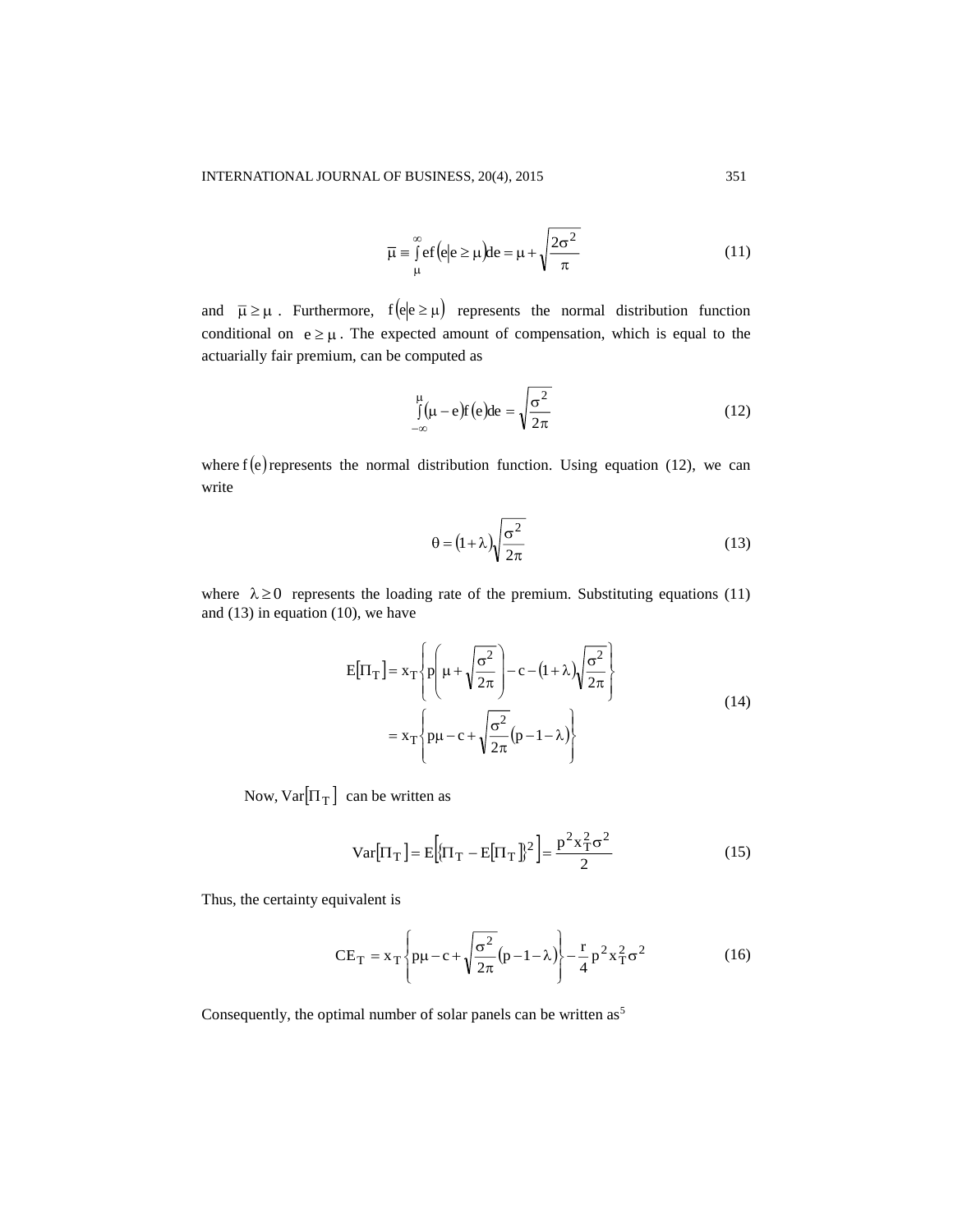352 Okura

$$
\frac{\partial \text{CE}_{\text{T}}}{\partial x_{\text{T}}} = p\mu - c + \sqrt{\frac{\sigma^2}{2\pi}(p - 1 - \lambda) - \frac{r}{2}p^2x_{\text{T}}^*\sigma^2} = 0
$$
\n
$$
\Rightarrow 2\left\{p\mu - c + \sqrt{\frac{\sigma^2}{2\pi}(p - 1 - \lambda)}\right\}
$$
\n
$$
\Rightarrow x_{\text{T}}^* = \frac{1}{p^2\sigma^2} \tag{17}
$$

In order to guarantee  $x_T^* > 0$ , we assume the following equation is satisfied.<sup>6</sup>

$$
p\mu - c + \sqrt{\frac{\sigma^2}{2\pi}}(p - 1 - \lambda) > 0
$$
 (18)

Using equations (7) and (17), the following relationship is derived.

$$
x_T^* \ge x_N^* \Leftrightarrow p\mu - c + \sqrt{\frac{\sigma^2}{2\pi}}(p - 1 - \lambda) \ge 0
$$
 (19)

From equation (19), we know that  $x_T^* \ge x_N^*$  if  $p \ge 1 + \lambda$ . The condition  $p \ge 1 + \lambda$  implies that the electricity price in the FIT scheme is relatively high and/or the loading rate is relatively low. In order to know the implication of  $p \geq 1 + \lambda$  in detail, multiplying both side of  $p \ge 1 + \lambda$  by  $\sqrt{\sigma^2/2\pi}$ , we obtain

$$
\sqrt{\frac{\sigma^2}{2\pi}}p \ge (1+\lambda)\sqrt{\frac{\sigma^2}{2\pi}}
$$
 (20)

The left-hand side of equation (20) represents the additional expected revenue due to application of a risk transfer system because

$$
\sqrt{\frac{\sigma^2}{2\pi}}\mathbf{p} = \frac{1}{2}\mathbf{p}(\mu + \overline{\mu}) - \mathbf{p}\mu
$$
 (21)

By contrast, the right-hand side of equation (20) represents the amount of premium paid for the application of a risk transfer system. Thus, we find that  $p \geq 1 + \lambda$ indicates that additional revenue is larger than additional cost due to the application of a risk transfer system. However,  $p \ge 1 + \lambda$  is a sufficient condition for realizing  $x_1^* \ge x_N^*$ . In other words, it is possible to realize  $x_T^* \ge x_N^*$  even if  $p < 1 + \lambda$ . From equations (5) and (15), we find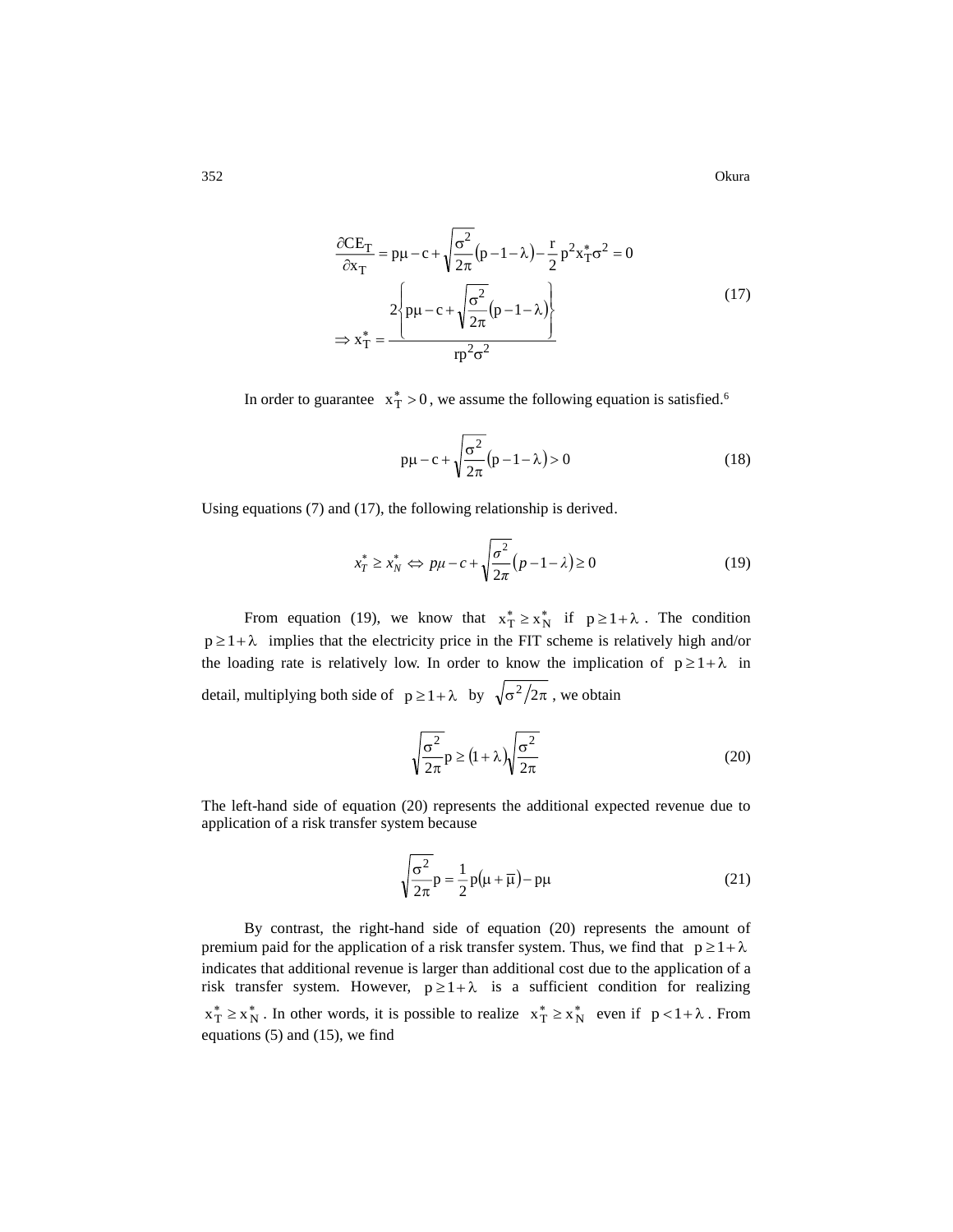$$
Var[\Pi_T] = \frac{Var[\Pi_N]}{2}
$$
 (22)

when the number of solar panels is the same. Thus, the firm might choose to apply a risk transfer system even if  $p < 1 + \lambda$  because it alleviates the uncertainty in the amount of electricity supply.

# **III. COMPARISON**

Substituting equations  $(7)$  and  $(17)$  in equations  $(6)$  and  $(16)$ , the optimal certainty equivalent in each situation is computed as follows:

$$
CE_N^* = \frac{(p\mu - c)^2}{2rp^2 \sigma^2}
$$
 (23)

$$
CE_T^* = \frac{\left\{ \sqrt{2\pi} (p\mu - c) + \sqrt{\sigma^2} (p - 1 - \lambda) \right\}^2}{2\pi r p^2 \sigma^2}
$$
(24)

In order to check which certainty equivalent is larger, we define  $\Delta = CE_T^* - CE_N^*$ . Thus the firm applies (does not apply) a risk transfer system if  $\Delta \ge 0$  ( $\Delta < 0$ ). From equations (23) and (24), we have

$$
\Delta = \frac{\left\{\sqrt{2\pi}(p\mu - c) + \sqrt{\sigma^2}(p - 1 - \lambda)\right\}^2 - \pi(p\mu - c)^2}{2\pi rp^2 \sigma^2}
$$
(25)

We find that the sign of equation (25) is indeterminate; therefore, it is ambiguous whether the firm will apply a risk transfer system. Since, the denominator in equation (25) is always positive, we know Sign  $[\Delta] =$  Sign  $[\Omega]$  where Sign  $[\bullet]$  is the sign operator and  $\Omega$  denotes the numerator in equation (25), that is,

$$
\Omega = \left\{ \sqrt{2\pi} \left( p\mu - c \right) + \sqrt{\sigma^2} \left( p - 1 - \lambda \right) \right\}^2 - \pi \left( p\mu - c \right)^2 \tag{26}
$$

Equation (26) consists of five exogenous variables, p, c, μ,  $\sigma^2$ , and λ. It implies that the exogenous variable r does not affect the sign of  $Ω$ . Therefore, the magnitude of r does not determine whether the firm will apply a risk transfer system.

Comparative statics for five exogenous variables are conducted as follows: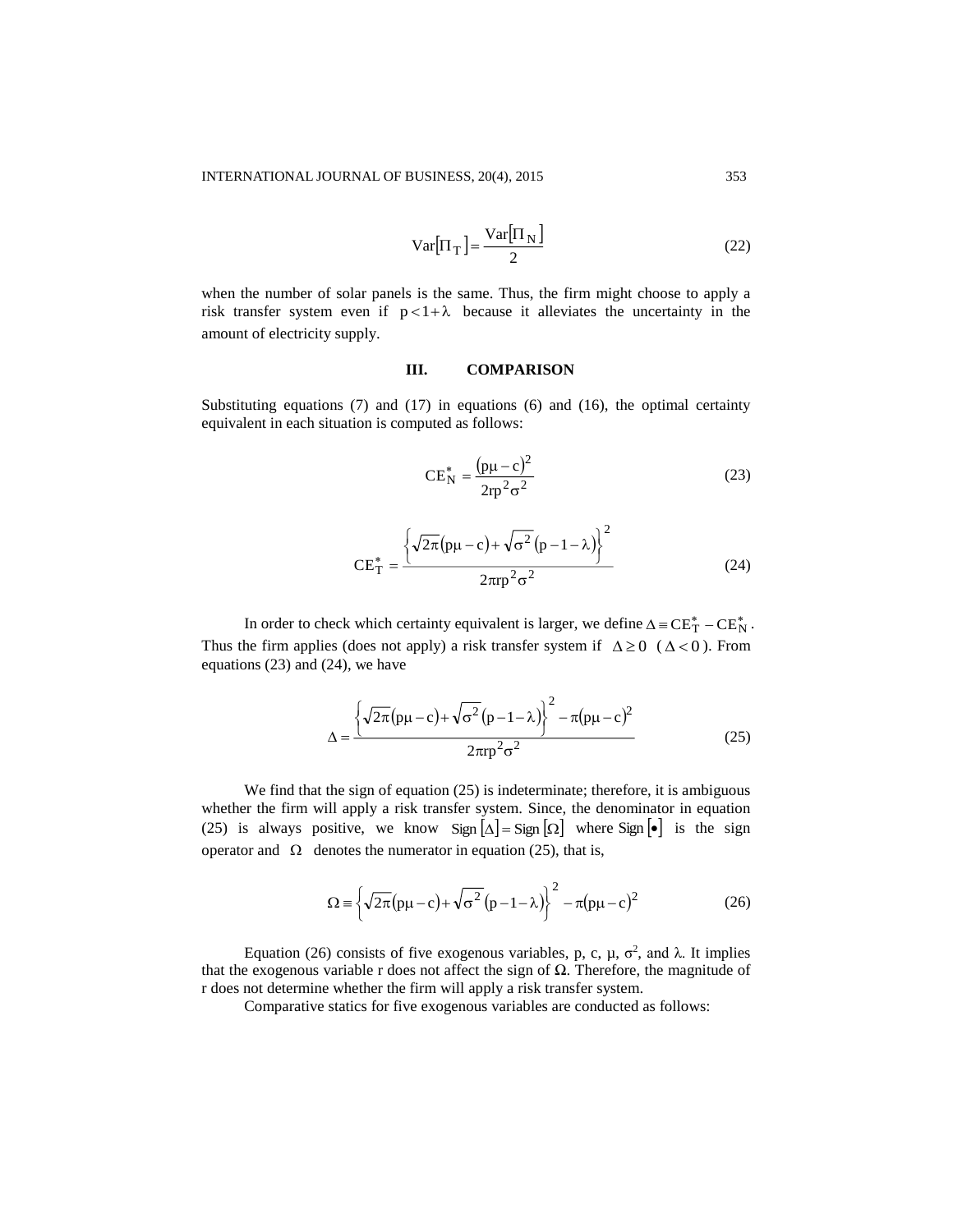$$
\frac{\partial \Omega}{\partial p} = 2 \left\{ \sqrt{2\pi} \left( \sqrt{\frac{\pi}{2}} \mu + \sqrt{\sigma^2} \right) (p\mu - c) + \sqrt{\sigma^2} \left( \sqrt{\sigma^2} + \sqrt{2\pi} \mu \right) (p - 1 - \lambda) \right\}
$$
(27)

$$
\frac{\partial \Omega}{\partial c} = -2\sqrt{2\pi} \left\{ \frac{\sqrt{2\pi}}{2} (p\mu - c) + \sqrt{\sigma^2} (p - 1 - \lambda) \right\}
$$
(28)

$$
\frac{\partial \Omega}{\partial \mu} = 2\sqrt{2\pi}p \left\{ \frac{\sqrt{2\pi}}{2} (p\mu - c) + \sqrt{\sigma^2} (p - 1 - \lambda) \right\}
$$
(29)

$$
\frac{\partial \Omega}{\partial \sigma^2} = 2(p - 1 - \lambda) \left\{ \sqrt{2\pi} (p\mu - c) + \sqrt{\sigma^2} (p - 1 - \lambda) \right\}
$$
(30)

$$
\frac{\partial \Omega}{\partial \lambda} = -2\sqrt{\sigma^2} \left\{ \sqrt{2\pi} (p\mu - c) + \sqrt{\sigma^2} (p - 1 - \lambda) \right\} < 0 \tag{31}
$$

The implications of equations (27) through (31) are as follows. First, from equation (31), we find that an increase in the loading rate always lowers the availability of the risk transfer system. Second, the signs of equations (27) to (30) are indeterminate. However, from equations (27) to (29), we know that  $p \ge 1 + \lambda$  is sufficient condition for realizing  $\partial \Omega / \partial p > 0$ ,  $\partial \Omega / \partial c < 0$ , and  $\partial \Omega / \partial \mu > 0$ . As mentioned before, the condition  $p \geq 1 + \lambda$  represents the relatively higher electricity price in the FIT scheme and/or relatively lower loading rate. From the comparative statics results, if  $p \geq 1 + \lambda$ is satisfied, an increase in electricity price in the FIT scheme and in the expected amount of electricity supply and a decrease in the cost of solar panels leads to increased availability of the risk transfer system.

Additionally, we know that  $p \ge 1 + \lambda$  is also the condition for realizing  $x_T^* \ge x_N^*$ . Thus, in this situation, we find that promoting the availability of a risk transfer system by controlling the electricity price in the FIT scheme, expected amount of electricity supply, and cost of solar panels leads to increased solar power generation.

### **IV. CONCLUDING REMARKS**

This study analyzed the uncertainty in the amount of electricity supply generated by solar power. In particular, this study considered how risk transfer systems for alleviating that uncertainty, such as insurance and derivatives, affect the prevalence of solar power generation. Furthermore, we investigated how the electricity price in the FIT scheme is related to the prevalence of solar power generation.

From our economic model analysis, if additional revenue is larger than additional cost due to the application of a risk transfer system, we can derive the following results. First, an increase in electricity price in the FIT scheme and in the expected amount of electricity supply and a decrease in the cost of solar panels leads to

354 Okura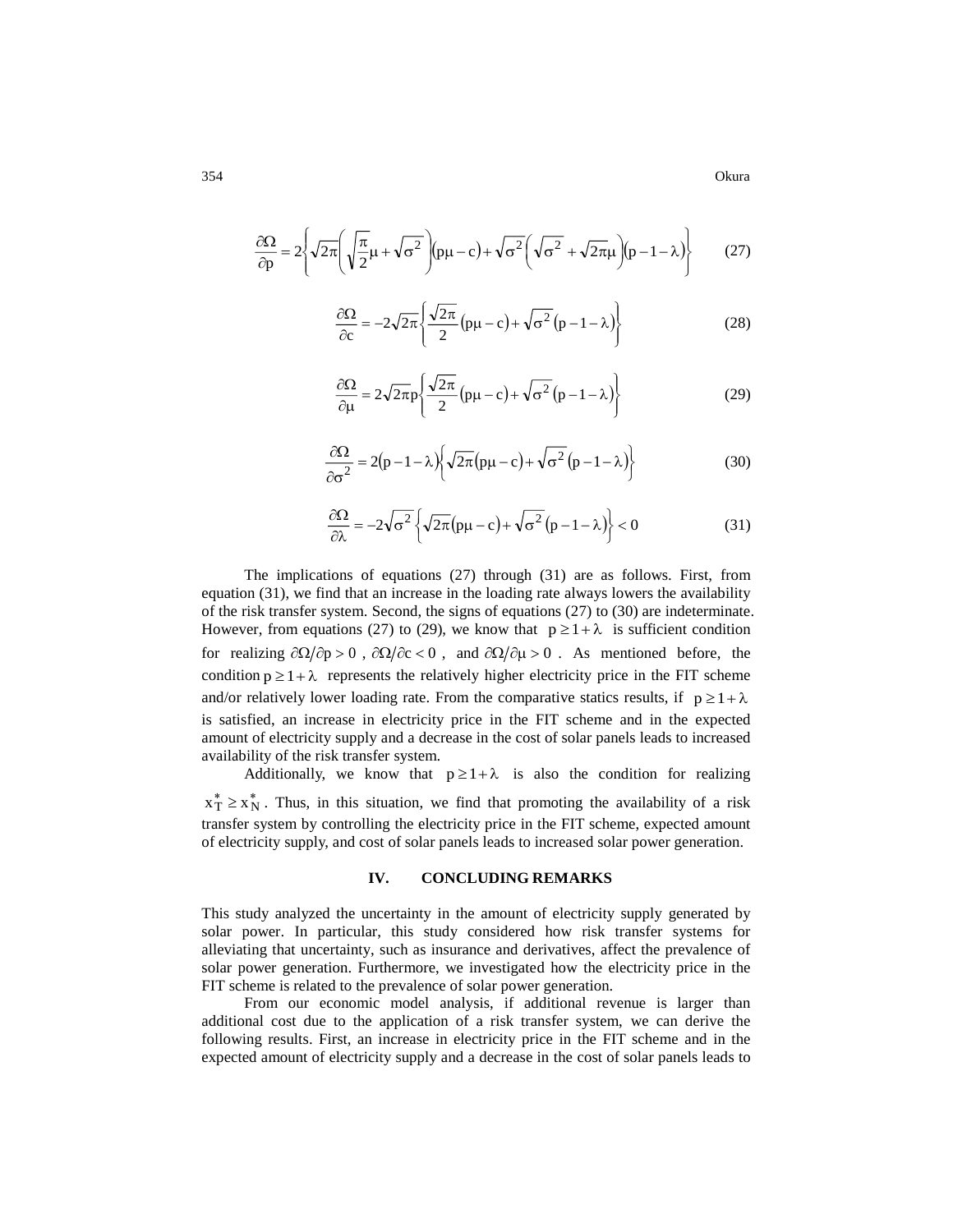increased availability of risk transfer systems. Second, promoting the availability of risk transfer systems by controlling the electricity price in the FIT scheme, expected amount of electricity supply, and cost of solar panels leads to increase in solar power generation.

These results can help explain how to expand the availability of risk transfer systems. Additionally, they can contribute to consider how to increase solar power generation. We see that setting higher electricity prices in the FIT scheme has a tendency to enhance the availability of risk transfer systems, which in turn promotes solar power generation. Furthermore, we know that a competitive market in risk transfer systems has a tendency to increase the availability of risk transfer systems and the prevalence of solar power generation because of the resultant decrease in the loading rate. Thus, for example, we can prospect there is the relationship between the degree of competition in insurance market and prevalence of solar power generation. Furthermore, R&D investments for raising the amount of electricity supply and lowering the cost of solar panels are linked to an increase in the availability of risk transfer systems and in the prevalence of solar power generation.

There are several possibilities to extend the model in this study. For example, in our model, the levels of premium and compensation in the risk transfer system were exogenous variables. However, suppliers in risk transfer systems such as insurance companies can decide the levels of premium and compensation for maximizing own profits. Another example, this study did not consider the optimal amount of electricity supply in solar power generation which is decided by generation costs. Actually, the amount of electricity supply in solar power generation might be greater than the optimal amount when electricity price in FIT scheme is too high. In this regard, we believe how to determine electricity price in FIT scheme for realizing the optimal amount of electricity supply in solar power generation is valuable to analyze in the model. These points remain an open question for which additional work is required.

#### **ENDNOTES**

- 1. Source: the following website (accessed on June 19, 2015). [http://www.fepc.or.jp/english/news/conference/\\_\\_icsFiles/afieldfile/2014/05/28/kai](http://www.fepc.or.jp/english/news/conference/__icsFiles/afieldfile/2014/05/28/kaiken_e_20140528.pdf) [ken\\_e\\_20140528.pdf](http://www.fepc.or.jp/english/news/conference/__icsFiles/afieldfile/2014/05/28/kaiken_e_20140528.pdf)
- 2. Source: the following website (accessed on June 19, 2015) (in Japanese). [http://www.enecho.meti.go.jp/committee/council/basic\\_policy\\_subcommittee/016/](http://www.enecho.meti.go.jp/committee/council/basic_policy_subcommittee/016/pdf/016_008.pdf) [pdf/016\\_008.pdf](http://www.enecho.meti.go.jp/committee/council/basic_policy_subcommittee/016/pdf/016_008.pdf)
- 3. The second-order condition is always satisfied because  $\partial^2 \text{CE}_N / \partial x_N^2 = -rp^2 \sigma^2 < 0$ .
- 4. If this assumption is not satisfied, the optimal number of solar panels becomes zero.
- 5. The second-order condition is always satisfied because  $\partial^2 C E_T / \partial x_T^2 = -rp^2 \sigma^2 / 2 < 0$ .
- 6. If this assumption is not satisfied, the optimal number of solar panels becomes zero.